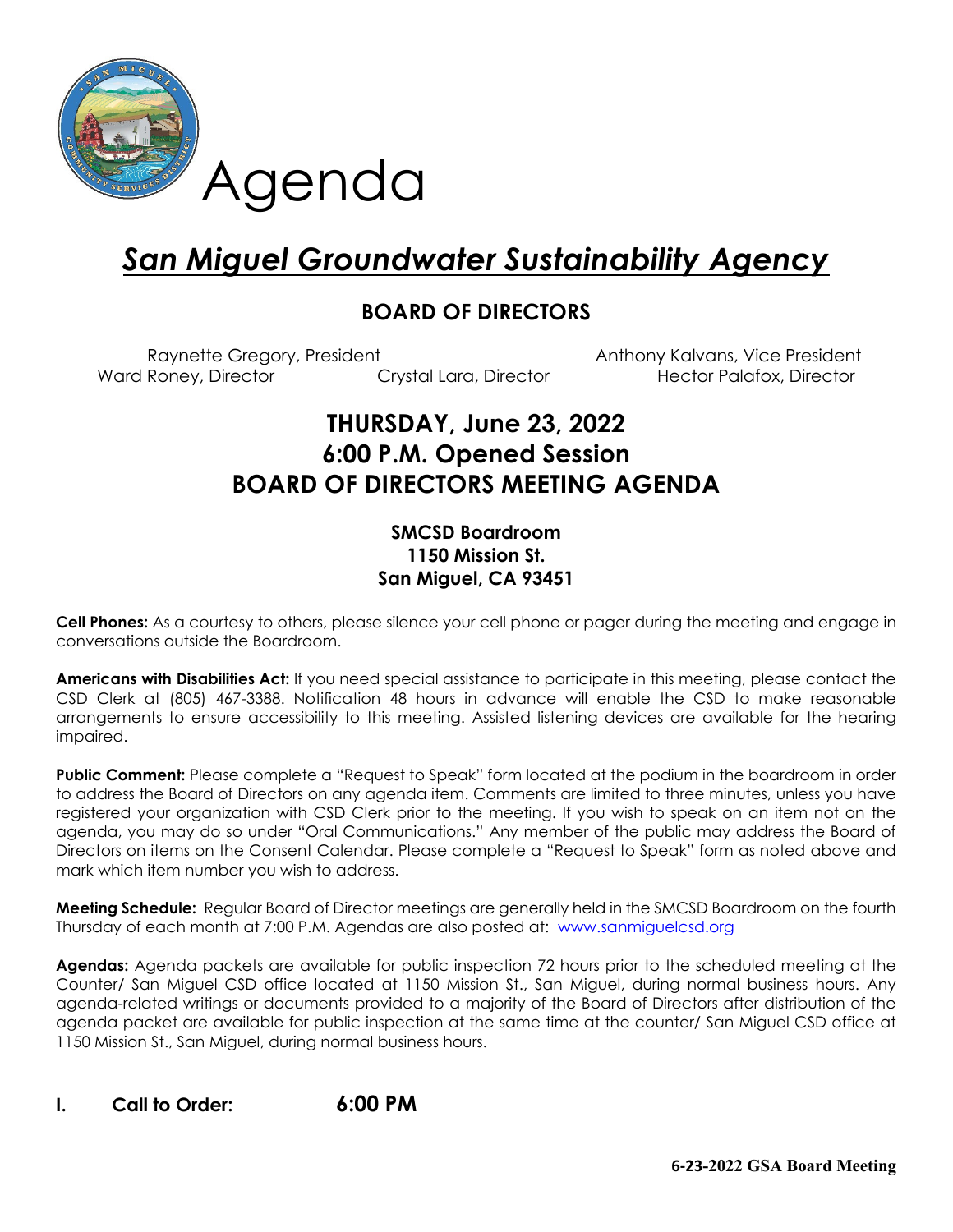- **II. Pledge of Allegiance:**
- **III. Roll Call:** *Gregory\_\_\_ Palafox\_\_\_ Kalvans\_\_\_ Roney\_\_\_ Lara \_\_\_*
- **IV.** Approval of GSA Meeting Agenda: M S V
- **V. ADJOURN TO CLOSED SESSION:** 
	- **A. CLOSED SESSION AGENDA:** None

#### **VI. Call to Order for Regular Board Meeting/Report out of Closed Session:** N/A

#### **VII. Public Comment and Communications for items not on the Agenda:**

Persons wishing to speak on a matter, not on the agenda may be heard at this time; however, no action will be taken until placed on a future agenda. Speakers are limited to three minutes. Please complete a "Request to Speak" form and place in basket provided.

**VIII. Special Presentations/Public Hearings/Other:** Public Hearing for Final Review of the AMENDED Groundwater Sustainability Plan (GSP) For Basin 3-004.06 Salinas Valley Paso Robles Area and consider approval and adoption of the Final GSP by RESOLUTION 2022-02 *(Link provided in staff report for Amended GSP- due to size)*

**Public Comments:** (Hear public comments prior to Board Action) M S V

#### **IX. Staff & Committee Reports – Receive & File:**

**1.** No-update: Verbal report on Paso Basin Cooperative Committee meeting (last meeting 4/27/2022)

#### **X. CONSENT CALENDAR:**

- **1. Approval of Board Meeting Minutes:**  a. 04-28-2022 Draft Meeting Minutes
- **2. Receive and file Invoices for 3rd annual GSP Report:** (GSI)
	- a. Invoice (SM\_20220422) #5 GSP 3rd annual report share of cost \$300.42
- **3. Receive and file Invoices for 3rd annual GSP audit:** (Todd Groundwater)
	- a. Invoice (SM\_20220511) #5 (\$70.60) & #6 (\$172.36) Correction Action Plan share of cost \$242.96
- **4. Receive and file Invoices for 3rd annual GSP Report:** (GSI)
	- a. Invoice (SM\_20220525) #6 GSP 3rd annual report share of cost \$77.87

The items listed above are scheduled for consideration as a group and one vote. Any Director or a member of the public may request an item be withdrawn from the Consent Agenda to discuss or to change the recommended course of action. Unless an item is pulled for separate consideration by the Board, the following items are recommended for approval without further discussion.